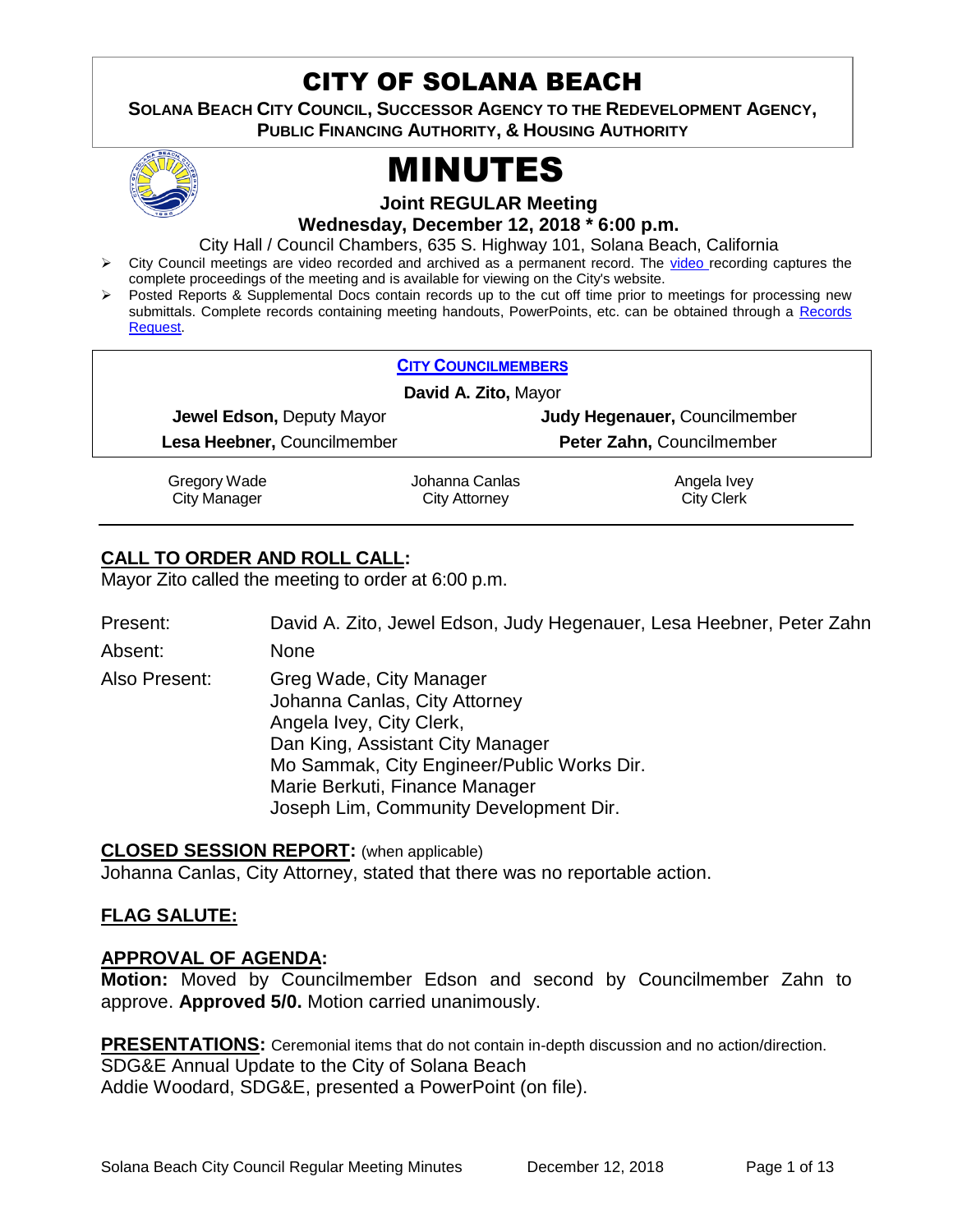## **ORAL COMMUNICATIONS:**

This portion of the agenda provides an opportunity for members of the public to address the City Council on items relating to City business and not appearing on today's agenda by submitting a speaker slip (located on the back table) to the City Clerk. Comments relating to items on this evening's agenda are taken at the time the items are heard. Pursuant to the Brown Act, no action shall be taken by the City Council on public comment items. Council may refer items to the City Manager for placement on a future agenda. The maximum time allotted for each presentation is THREE MINUTES (SBMC 2.04.190). Please be aware of the timer light on the Council Dais.

Jon Velkin submitted a document for the City Council, and spoke about his posting on Next Door about properties on Nardo, come postings about corruption, speaking with Council directly about his concerns.

## **COUNCIL COMMUNITY ANNOUNCEMENTS / COMMENTARY:**

*An opportunity for City Council to make brief announcements or report on their activities. These items are not agendized for official City business with no action or substantive discussion.* 

## **A. CONSENT CALENDAR:** (Action Items) (A.1. - A.5.)

Items listed on the Consent Calendar are to be acted in a single action of the City Council unless pulled for discussion. Any member of the public may address the City Council on an item of concern by submitting to the City Clerk a speaker slip (located on the back table) before the Consent Calendar is addressed. Those items removed from the Consent Calendar by a member of the Council will be trailed to the end of the agenda, while Consent Calendar items removed by the public will be discussed immediately after approval of the Consent Calendar.

## **A.1. Register Of Demands.** (File 0300-30)

Recommendation: That the City Council

1. Ratify the list of demands for November 10 - November 23, 2018.

#### [Item A.1. Report \(click here\)](https://solanabeach.govoffice3.com/vertical/Sites/%7B840804C2-F869-4904-9AE3-720581350CE7%7D/uploads/Item_A.1._Report_(click_here)_-_12-12-18.PDF)

*Posted Reports & Supplemental Docs contain records up to the cut off time, prior to the start of the meeting, for processing new submittals. The final official record containing handouts, PowerPoints, etc. can be obtained through a Records Request to the City Clerk's Office.* **Motion:** Moved by Councilmember Zahn and second by Councilmember Hegenauer to approve. **Approved 5/0.** Motion carried unanimously.

## **A.2. General Fund Adopted Budget for Fiscal Year 2018-2019 Changes.** (File 0330-30)

Recommendation: That the City Council

1. Receive the report listing changes made to the Fiscal Year 2018-2019 General Fund Adopted Budget.

#### [Item A.2. Report \(click here\)](https://solanabeach.govoffice3.com/vertical/Sites/%7B840804C2-F869-4904-9AE3-720581350CE7%7D/uploads/Item_A.2._Report_(click_here)_-_12-12-18.PDF)

*Posted Reports & Supplemental Docs contain records up to the cut off time, prior to the start of the meeting, for processing new submittals. The final official record containing handouts, PowerPoints, etc. can be obtained through a Records Request to the City Clerk's Office.* **Motion:** Moved by Councilmember Zahn and second by Councilmember Hegenauer to approve. **Approved 5/0.** Motion carried unanimously.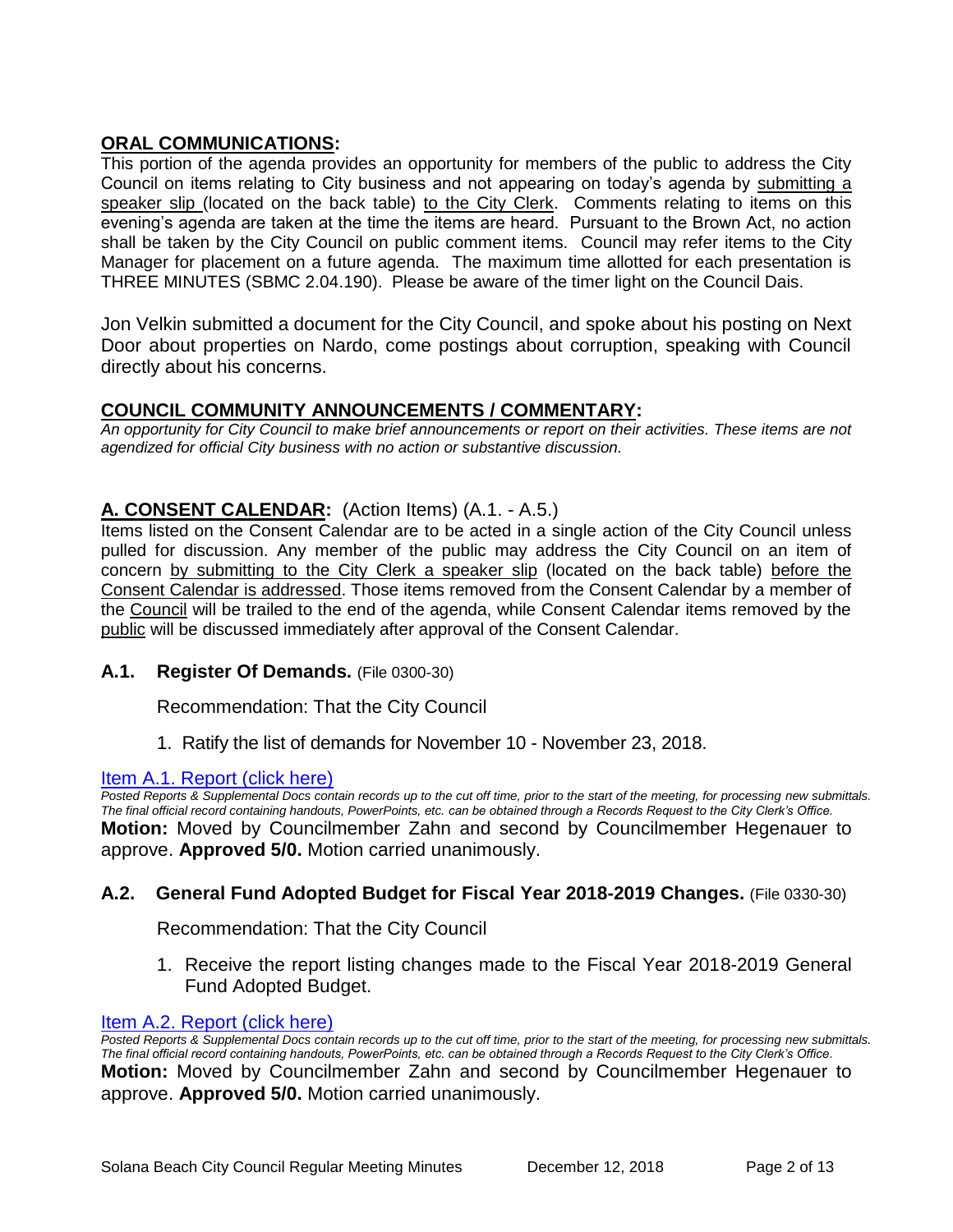## **A.4. Temporary Staff Funding** (File 0560-40)

Recommendation: That the City Council

1. Adopt **Resolution 2018-156** ratifying total expenditures for temporary staffing coverage in the amount of \$40,000 with Office Team.

#### [Item A.4. Report \(click here\)](https://solanabeach.govoffice3.com/vertical/Sites/%7B840804C2-F869-4904-9AE3-720581350CE7%7D/uploads/Item_A.4._Report_(click_here)_-_12-12-18.PDF)

*Posted Reports & Supplemental Docs contain records up to the cut off time, prior to the start of the meeting, for processing new submittals. The final official record containing handouts, PowerPoints, etc. can be obtained through a Records Request to the City Clerk's Office.* **Motion:** Moved by Councilmember Zahn and second by Councilmember Hegenauer to approve. **Approved 5/0.** Motion carried unanimously.

#### **A.5. Minutes of the City Council.**

Recommendation: That the City Council

1. Approve the Minutes of the City Council Meetings held September 11, 2018 and November 13, 2018.

#### [Item A.5. Report \(click here\)](https://solanabeach.govoffice3.com/vertical/Sites/%7B840804C2-F869-4904-9AE3-720581350CE7%7D/uploads/Item_A.5._Report_(click_here)_-_12-12-18.PDF)

**Posted Reports & Supplemental Docs contain records up to the cut off time, prior to the start of the meeting, for processing new submittals.** *The final official record containing handouts, PowerPoints, etc. can be obtained through a Records Request to the City Clerk's Office.* **Motion:** Moved by Councilmember Zahn and second by Councilmember Hegenauer to approve. **Approved 5/0.** Motion carried unanimously.

#### **C. STAFF REPORTS**: (C.1. - C.6.)

*Submit speaker slips to the City Clerk.*

#### **C.1. La Colonia Skate Park - Project Update.** (File 0720-30)

Recommendation: That the City Council

- 1. Receive the update on the La Colonia Skate Park.
- 2. Provide feedback on the regulatory sign and the possible elimination of the concrete seating area between the Skate Park and basketball court to allow for a walking path to the recently purchased lot on the north end of the existing park.

#### 3. Adopt **Resolution 2018-142**:

- a. Authorizing the City Manager to execute Amendment No. 2 to the Professional Services Agreement with Van Dyke Landscape Architects in the amount of \$15,000 for design and construction support services associated with the La Colonia Skate Park.
- b. Authorizing an appropriation of \$15,000 from City CIP fund undesignated reserves into the La Colonia Skate Park project.
- c. Authorizing the City Treasurer to amend the FY 2018/19 Adopted Budget accordingly.

#### [Item C.1. Report \(click here\)](https://solanabeach.govoffice3.com/vertical/Sites/%7B840804C2-F869-4904-9AE3-720581350CE7%7D/uploads/Item_C.1._Report_(click_here)_12-12-18.PDF)

*Posted Reports & Supplemental Docs contain records up to the cut off time, prior to the start of the meeting, for processing new submittals. The final official record containing handouts, PowerPoints, etc. can be obtained through a Records Request to the City Clerk's Office.*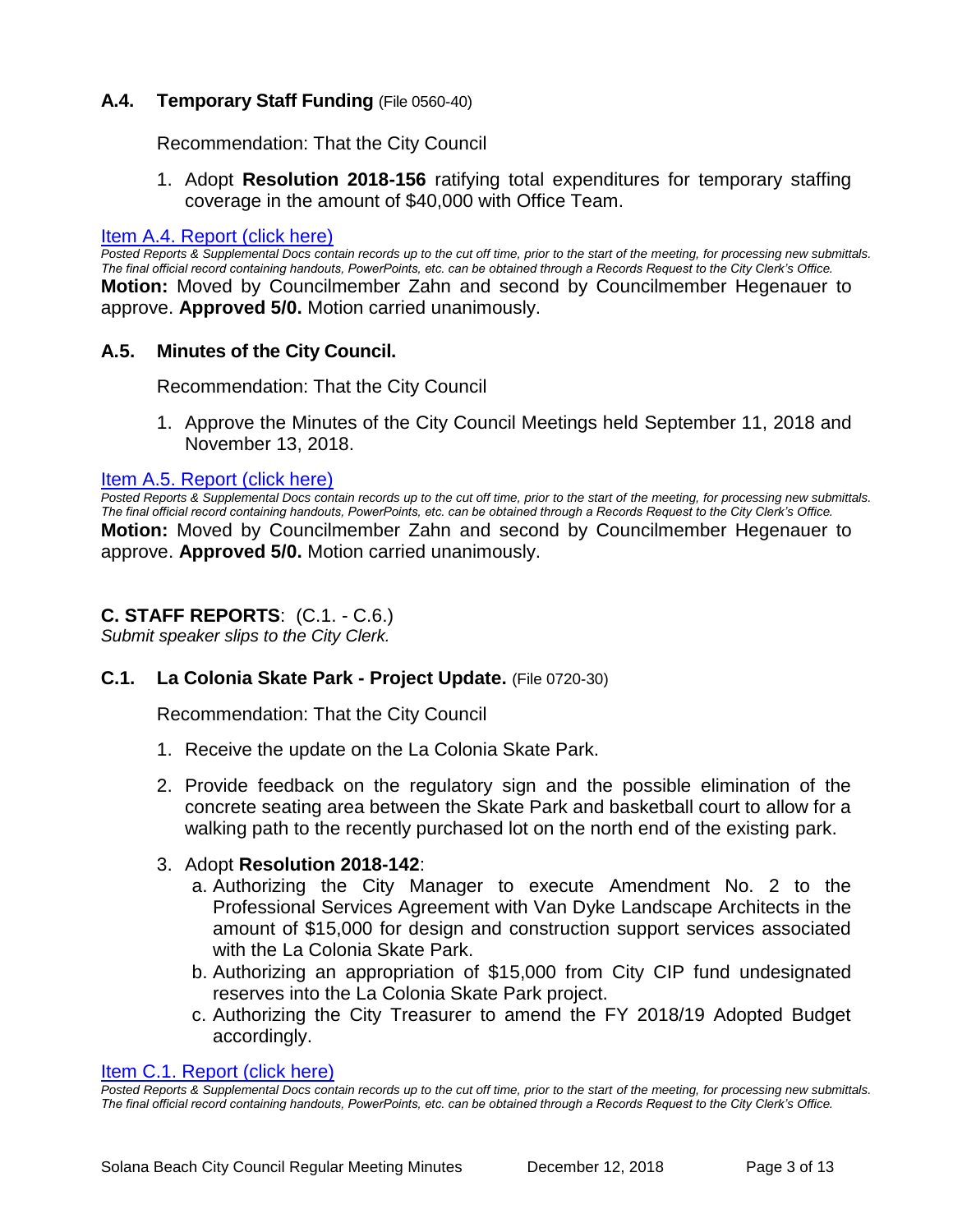Greg Wade, City Manager, introduced the item.

Mo Sammak, Public Works/Engineering Dir., presented a PowerPoint (on file).

Council and Staff discussed current and potential design changes, contract amendment to each the end of the project, water filling station options, spectator seating, walkway landscaping, and the entrance way.

**Motion:** Moved by Councilmember Hegenauer and second by Councilmember Edson to approve the amended contract. **Approved 5/0.** Motion carried unanimously.

## **C.2. Adopt (2nd Reading) Ordinance 495 – Shared Mobility Program.** (File 0840-40)

Recommendation: That the City Council

1. Adopt **Ordinance 495** establishing the guidelines for the Shared Mobility Pilot Program.

## [Item C.2. Report \(click here\)](https://solanabeach.govoffice3.com/vertical/Sites/%7B840804C2-F869-4904-9AE3-720581350CE7%7D/uploads/Item_C.2._Report_(click_here)_-_12-12-18.PDF)

[Item C.2. Updated Report #1 \(Updated 12-12\)](https://solanabeach.govoffice3.com/vertical/Sites/%7B840804C2-F869-4904-9AE3-720581350CE7%7D/uploads/C.2._Updated_Report_1_-_12-12-18.pdf)

*Posted Reports & Supplemental Docs contain records up to the cut off time, prior to the start of the meeting, for processing new submittals. The final official record containing handouts, PowerPoints, etc. can be obtained through a Records Request to the City Clerk's Office.* **Motion:** Moved by Councilmember Heebner and second by Councilmember Zahn to approve. **Approved 5/0.** Motion carried unanimously.

## **C.3. Adopt (2nd Reading) Ordinance 497 – Sidewalk Vending.** (File 0390-45)

Recommendation: That the City Council

- 1. Find this action is exempt from the CEQA pursuant to Sections 15061(b)(3) and 15378(b)(5) of the CEQA Guidelines because this action will not result in a physical change to the environment, directly or indirectly; and
- 2. Adopt **Ordinance 497** adding Chapter 4.52 "Sidewalk Vending" to the Solana Beach Municipal Code.

#### [Item C.3. Report \(click here\)](https://solanabeach.govoffice3.com/vertical/Sites/%7B840804C2-F869-4904-9AE3-720581350CE7%7D/uploads/Item_C.3._Report_(click_here)_-_12-12-18.PDF)

*Posted Reports & Supplemental Docs contain records up to the cut off time, prior to the start of the meeting, for processing new submittals. The final official record containing handouts, PowerPoints, etc. can be obtained through a Records Request to the City Clerk's Office.* **Motion:** Moved by Councilmember Heebner and second by Councilmember Edson to approve. **Approved 5/0.** Motion carried unanimously.

**C.4. Adopt (2nd Reading) Ordinance 492 Authorizing Fire Mitigation Impact Fee (FMIF) Program, Ordinance 493 Authorizing Park Development Impact Fee (PDIF) Program, Ordinance 496 Authorizing Public Use Facilities Impact Fee (PUFIF) Program**. (File 0390-23)

Recommendation: That the City Council

1. Adopt **Ordinance 492** establishing the Fire Mitigation Impact Fee (FMIF).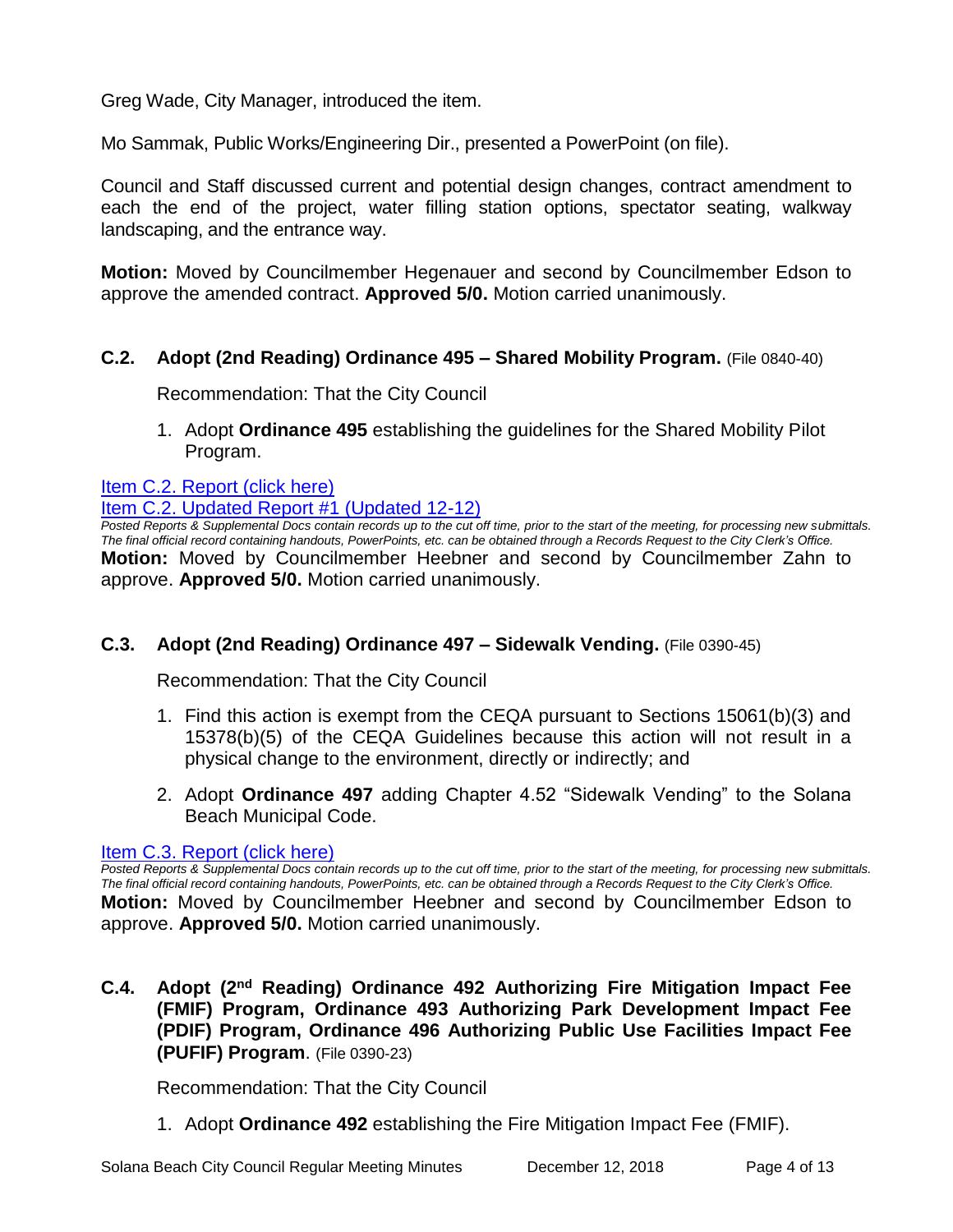**Motion:** Moved by Councilmember Zahn and second by Councilmember Heebner to approve. **Approved 5/0.** Motion carried unanimously.

2. Adopt **Ordinance 493** establishing the Park Development Impact Fee (PDIF).

**Motion:** Moved by Councilmember Edson and second by Councilmember Heebner to approve. **Approved 5/0.** Motion carried unanimously.

3. Adopt **Ordinance 496** establishing the Public Use Facilities Impact Fee (PUFIF).

**Motion:** Moved by Councilmember Heebner and second Councilmember Edson to approve. **Approved 5/0.** Motion carried unanimously.

#### [Item C.4. Report \(click here\)](https://solanabeach.govoffice3.com/vertical/Sites/%7B840804C2-F869-4904-9AE3-720581350CE7%7D/uploads/Item_C.4._Report_(click_here)_-_12-12-18.PDF)

*Posted Reports & Supplemental Docs contain records up to the cut off time, prior to the start of the meeting, for processing new submittals. The final official record containing handouts, PowerPoints, etc. can be obtained through a Records Request to the City Clerk's Office.*

## **C.5. Adopt (2nd Reading) Ordinance 489 Adding Section 2.04.015 to the Solana Beach Municipal Code Regarding Mayoral Duties.** (File 0410-90)

Recommendation: That the City Council

1. Adopt **Ordinance 489** adding Section 2.04.015 to the Solana Beach Municipal Code which would codify Mayoral duties as set out in state law.

#### [Item C.5. Report \(click here\)](https://solanabeach.govoffice3.com/vertical/Sites/%7B840804C2-F869-4904-9AE3-720581350CE7%7D/uploads/Item_C.5._Report_(click_here)_-_12-12-18.PDF)

*Posted Reports & Supplemental Docs contain records up to the cut off time, prior to the start of the meeting, for processing new submittals. The final official record containing handouts, PowerPoints, etc. can be obtained through a Records Request to the City Clerk's Office.* **Motion:** Moved by Councilmember Heebner and second by Councilmember Zahn to approve. **Approved 5/0.** Motion carried unanimously.

#### **C.6. Certification of November 6, 2018 General Election Results.** (File 0410-70)

Recommendation: That the City Council

1. Adopt **Resolution 2018-155** approving the certification of the results for the November 6, 2018 General Municipal Election.

[Item C.6. Report \(click here\)](https://solanabeach.govoffice3.com/vertical/Sites/%7B840804C2-F869-4904-9AE3-720581350CE7%7D/uploads/Item_C.6._Report_(click_here)_12-12-18.PDF) 

[Item C.6. Staff Report Update \(Updated 12-11\)](https://solanabeach.govoffice3.com/vertical/Sites/%7B840804C2-F869-4904-9AE3-720581350CE7%7D/uploads/C.6._Updated_Report_1_-_12-12-18.pdf)

*Posted Reports & Supplemental Docs contain records up to the cut off time, prior to the start of the meeting, for processing new submittals. The final official record containing handouts, PowerPoints, etc. can be obtained through a Records Request to the City Clerk's Office.*

Angela Ivey, City Clerk, stated that the item was presented for the official election results of two newly elected Councilmembers.

**Motion:** Moved by Councilmember Heebner and second by Councilmember Hegenauer to send to the next General Election in November 2020. **Approved 5/0.** Motion carried unanimously.

## **B. PUBLIC HEARINGS:** (B.1. – B.4.)

This portion of the agenda provides citizens an opportunity to express their views on a specific issue as required by law after proper noticing by submitting a speaker slip (located on the back table) to the City Clerk. After considering all of the evidence, including written materials and oral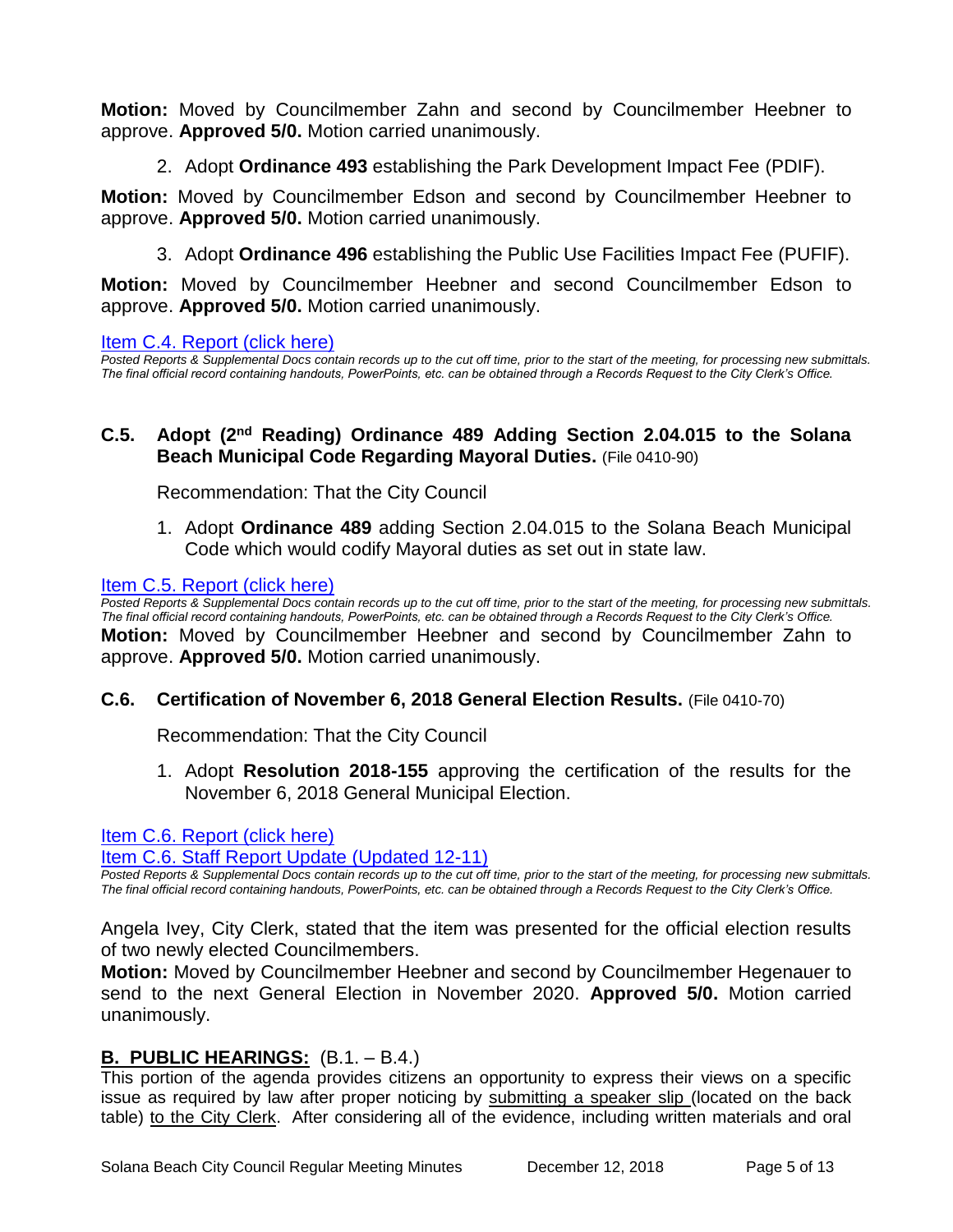testimony, the City Council must make a decision supported by findings and the findings must be supported by substantial evidence in the record. An applicant or designee(s) for a private development/business project, for which the public hearing is being held, is allotted a total of fifteen minutes to speak, as per SBMC 2.04.210. A portion of the fifteen minutes may be saved to respond to those who speak in opposition. All other speakers have three minutes each. Please be aware of the timer light on the Council Dais.

**B.1. Public Hearing: Request for DRP and SDP to Construct a New, Single-Family Residence with an Attached Two-Car Garage and Perform Associated Site Improvements at 456 S. Nardo. (Case # 17-17-42 Applicant: 456 S. Nardo, LLC; APN: 298-121-66; Resolution No. 2018-152.** (File 0600-40)

The proposed project meets the minimum zoning requirements under the SBMC, may be found to be consistent with the General Plan and may be found, as conditioned, to meet the discretionary findings required as discussed in this report to approve a DRP and SDP. Therefore, Staff recommends that the City Council:

- 1. Conduct the Public Hearing: Open the Public Hearing, Report Council Disclosures, Receive Public Testimony, and Close the Public Hearing.
- 2. Find the project exempt from the California Environmental Quality Act pursuant to Section 15303 of the State CEQA Guidelines; and
- 3. If the City Council makes the requisite findings and approves the project, adopt **Resolution 2018-152** conditionally approving a DRP and SDP to construct a new two-story, single-family residence with an attached two-car garage and perform associated site improvements on a vacant lot at 456 South Nardo Avenue, Solana Beach.

[Item B.1. Report \(click here\)](https://solanabeach.govoffice3.com/vertical/Sites/%7B840804C2-F869-4904-9AE3-720581350CE7%7D/uploads/Item_B.1._Report_(click_here)_-_12-12-18.PDF) 

[Item B.1. Updated Report #1 \(Updated 12-12\)](https://solanabeach.govoffice3.com/vertical/Sites/%7B840804C2-F869-4904-9AE3-720581350CE7%7D/uploads/B.1._Staff_Report_Update_1(1).pdf)

*Posted Reports & Supplemental Docs contain records up to the cut off time, prior to the start of the meeting, for processing new submittals. The final official record containing handouts, PowerPoints, etc. can be obtained through a Records Request to the City Clerk's Office.*

Greg Wade, City Manager, introduced the item.

Katie Benson, Associate Planner, presented a PowerPoint (on file).

Mayor Zito opened the public hearing.

Council disclosures.

**Motion:** Moved by Councilmember Heebner and second by Mayor Zito to close the public hearing. **Approved 5/0.** Motion carried unanimously.

Council and Staff discussed the busy traffic, lack of sidewalks, the narrowness of the street, whether construction parking could be restricted from using S. Nardo, the challenge of requiring all construction vehicles to park on driveway at certain stages of the project, and that the construction parking condition it the resolution references parking onsite "to the extent feasible."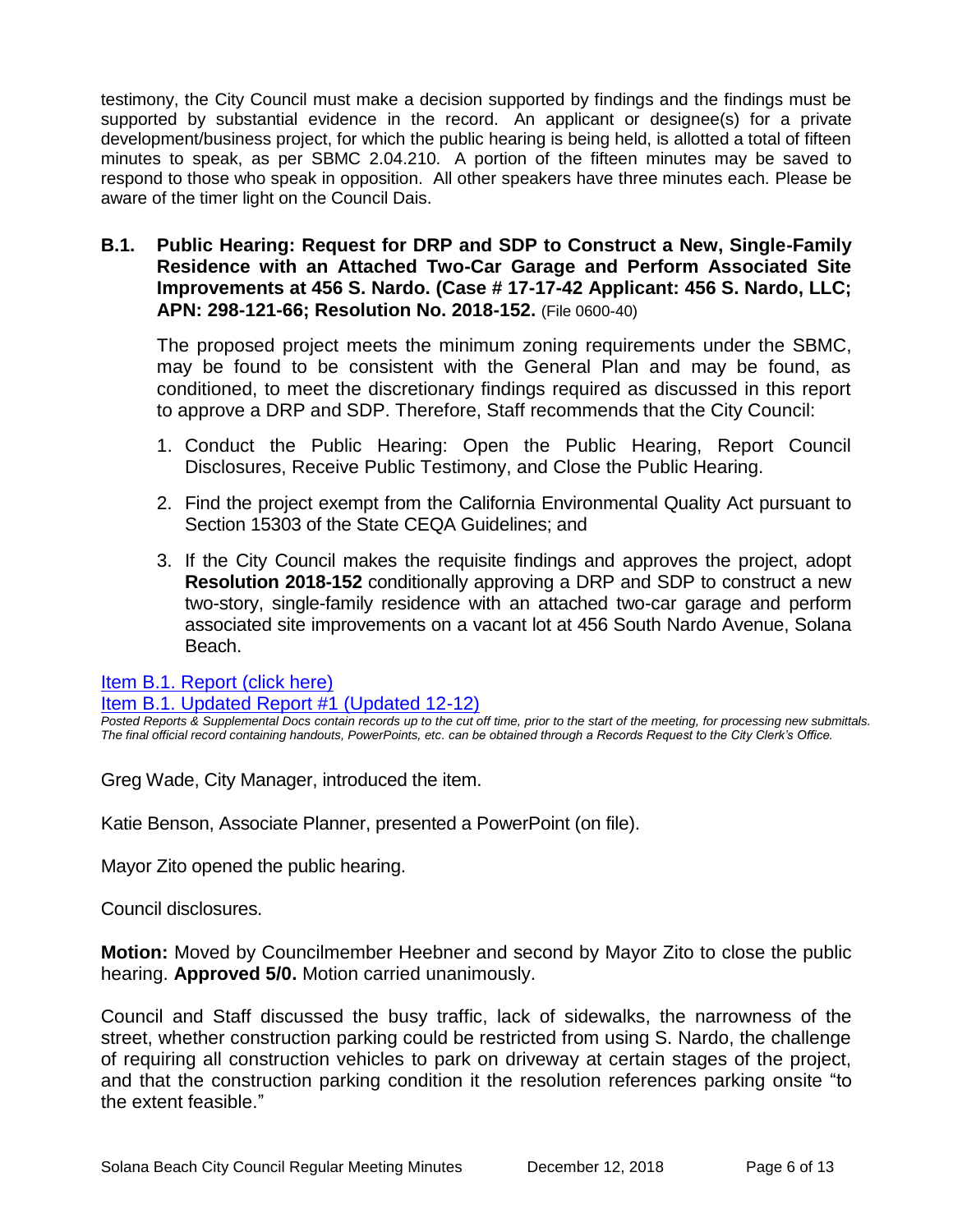**Motion:** Moved by Councilmember Heebner and second by Councilmember Edson to approve as presented. **Approved 5/0.** Motion carried unanimously.

## **B.2. Public Hearing: Request for a DRP to a Construct a Replacement, Split-Level, Single-Family Residence and Perform Associated Site Improvements at 607 North Cedros Avenue. (Case # 17-17-37 Applicant: Greg Agee; APN: 263-062- 20; Resolution No. 2018-153.** (File 0600-40)

The proposed project meets the minimum zoning requirements under the SBMC, may be found to be consistent with the General Plan and may be found, as conditioned, to meet the discretionary findings required as discussed in this report to approve a DRP. Therefore, Staff recommends that the City Council:

- 1. Conduct the Public Hearing: Open the Public Hearing, Report Council Disclosures, Receive Public Testimony, and Close the Public Hearing.
- 2. Find the project exempt from the California Environmental Quality Act pursuant to Section 15303 of the State CEQA Guidelines; and
- 3. If the City Council makes the requisite findings and approves the project, adopt **Resolution 2018-153** conditionally approving a DRP to construct a replacement split-level, single-family residence with an attached, partially subterranean two-car garage, and perform associated site improvements 607 North Cedros Avenue, Solana Beach.

[Item B.2. Report \(click here\)](https://solanabeach.govoffice3.com/vertical/Sites/%7B840804C2-F869-4904-9AE3-720581350CE7%7D/uploads/Item_B.2._Report_(click_here)_-_12-12-18.PDF) 

[Item B.2. Updated Report #1 \(Updated 12-10\)](https://solanabeach.govoffice3.com/vertical/Sites/%7B840804C2-F869-4904-9AE3-720581350CE7%7D/uploads/B.2._Updated_Report_1_-_12-12-18.pdf) 

[Item B.2. Updated Report #2 \(Updated 12-12\)](https://solanabeach.govoffice3.com/vertical/Sites/%7B840804C2-F869-4904-9AE3-720581350CE7%7D/uploads/B.2._Staff_Report_Update_2_-_12-12-18.pdf)

[Item B.2. Supplemental Docs \(Updated 12-11](https://solanabeach.govoffice3.com/vertical/Sites/%7B840804C2-F869-4904-9AE3-720581350CE7%7D/uploads/B.2._Supplemental_Docs_(updated_12-11_at_245pm).pdf) at 245pm)

*Posted Reports & Supplemental Docs contain records up to the cut off time, prior to the start of the meeting, for processing new submittals. The final official record containing handouts, PowerPoints, etc. can be obtained through a Records Request to the City Clerk's Office.*

Mayor Zito recused himself from the item due to the proximity of the project property his property.

Deputy Mayor Edson opened the public hearing.

Council disclosures.

Greg Wade, City Manager, introduced the item.

Katie Benson, Associate Planner, presented a PowerPoint (on file).

Council and Staff discussed the three proposed fireplaces, that to reach the trash enclosure, one had to walk down and then back up stairs or go around the entire side of the house, whether the HVAC units were screened facing the the neighbors to the east, that any proposed mechanical equipment be analyzed and to ensure it did not exceed 16 ft., and the orientation of the driveway.

John Jenson, architect, spoke about the proposed HVAC units on the roof which were on a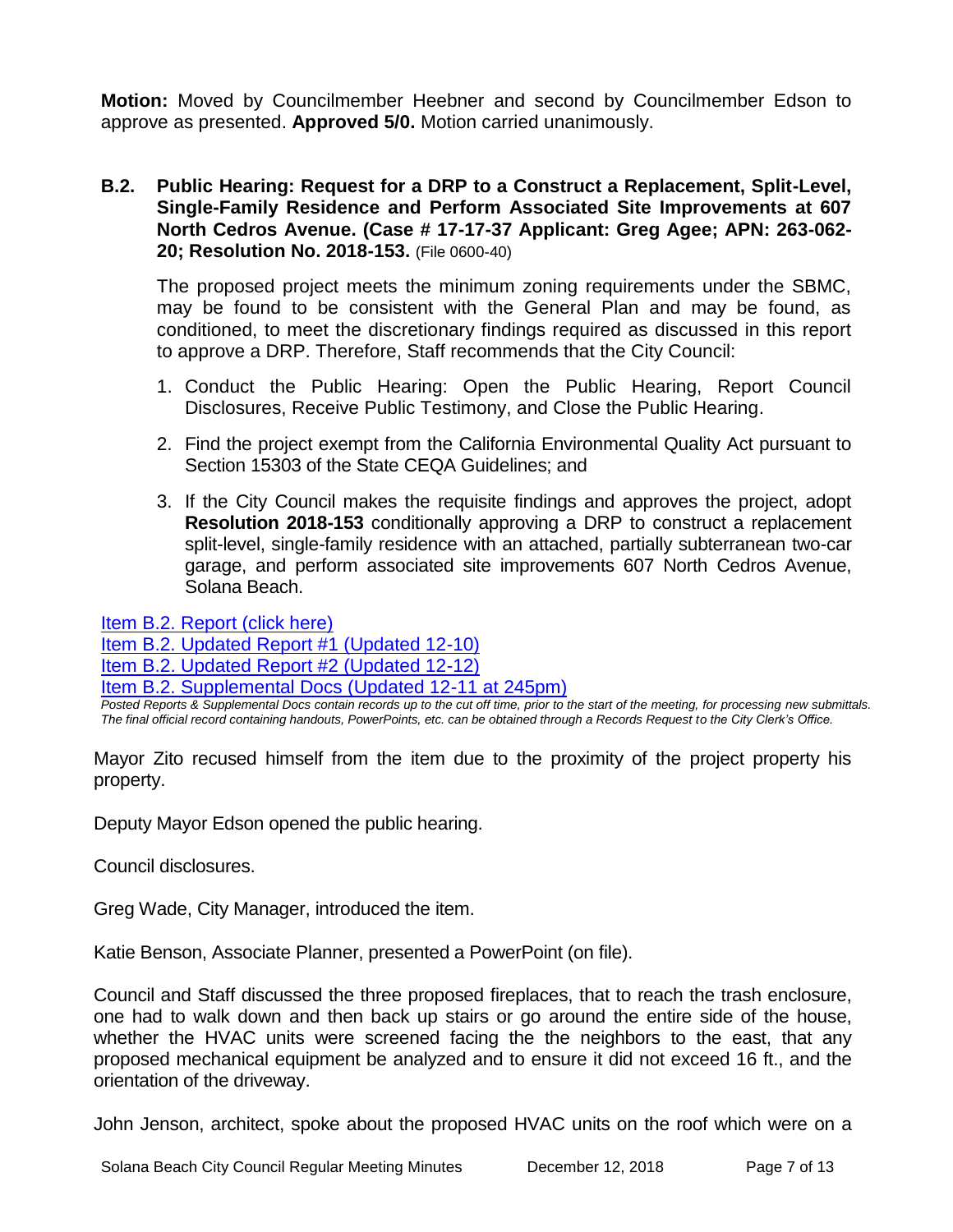slopped area and therefore were screened from views on the east side and that the driveway opening location was determined to prevent a counter angel to the cul-de-sac.

Council, Staff, and Applicant discussed smoke from chimneys and fire pits moving across property lines, preference for non-wood vs. wood burning fireplaces, landscaping along the street and parking spaces, and the driveway width.

John Boat spoke about concerns with prevailing winds that moved smoke towards his property, mitigating dust during construction, palm trees reaching an ultimate height of 30 ft. creating canopies blocking views, and considering a different palm with a thinner and smaller canopy.

Greg Agee, Applicant, said it was the third designed for the site, that he attempted to address past view claimant but that the claimant said there was nothing that could be done to satisfy him, he redesigned the project again to meet all of the surrounding interests, had no issue with altering the palm trees, preferred the smell of wood fires, and that his neighbor opposed his wood fire burning even though it was on many other properties.

**Motion:** Moved by Councilmember Heebner and second by Councilmember Hegenauer to close the public hearing. **Approved 4/0/1 (Recused: Zito).** Motion carried.

Council and Staff discussed restricting trees and other plantings from obstructing views at a certain height, alternative trees to replace the palm trees, dust mitigation handled through the grading permit process which required Best Management Practices (BMPs) to address dirt being moved in and out of the project and minimizing its reaching the roadway, an on-site inspector would address any issues, notifying the neighbors when the grading permit application was filed, any issues that arose should be directed to the Engineering Department so they could be addressed, and that the landscape plan would be reviewed by the 3<sup>rd</sup> party consultant for finalization to comply with irrigation and plant species.

Council and Staff discussed the ability for a fireplace to be both gas and wood burning if the appropriate conduits were available, the exterior fireplace would make the most difference in affecting surrounding properties, whether the applicant would be open to making the fireplaces both gas and wood-burning, the dust mitigation was the responsibility of the contractor, to consider adding a condition that the applicant be responsible for alerting his neighbors when the grading permit application was filed for discussion or notification of dust mitigation.

**Motion:** Moved by Councilmember Zahn and second by Councilmember Heebner to approve with additional conditions related to the outside fireplace be non-wood burning, an alternative plant be approved by Staff with less canopy than the palm trees to mitigate view obstruction, and the applicant alerting adjoining properties of the grading permit application filing. **Approved 4/0/1 (Recused: Zito).** Motion carried.

Deputy Mayor Edson recessed the meeting at 7:49 p.m. for a break and Mayor Zito reconvened at 7:55 p.m.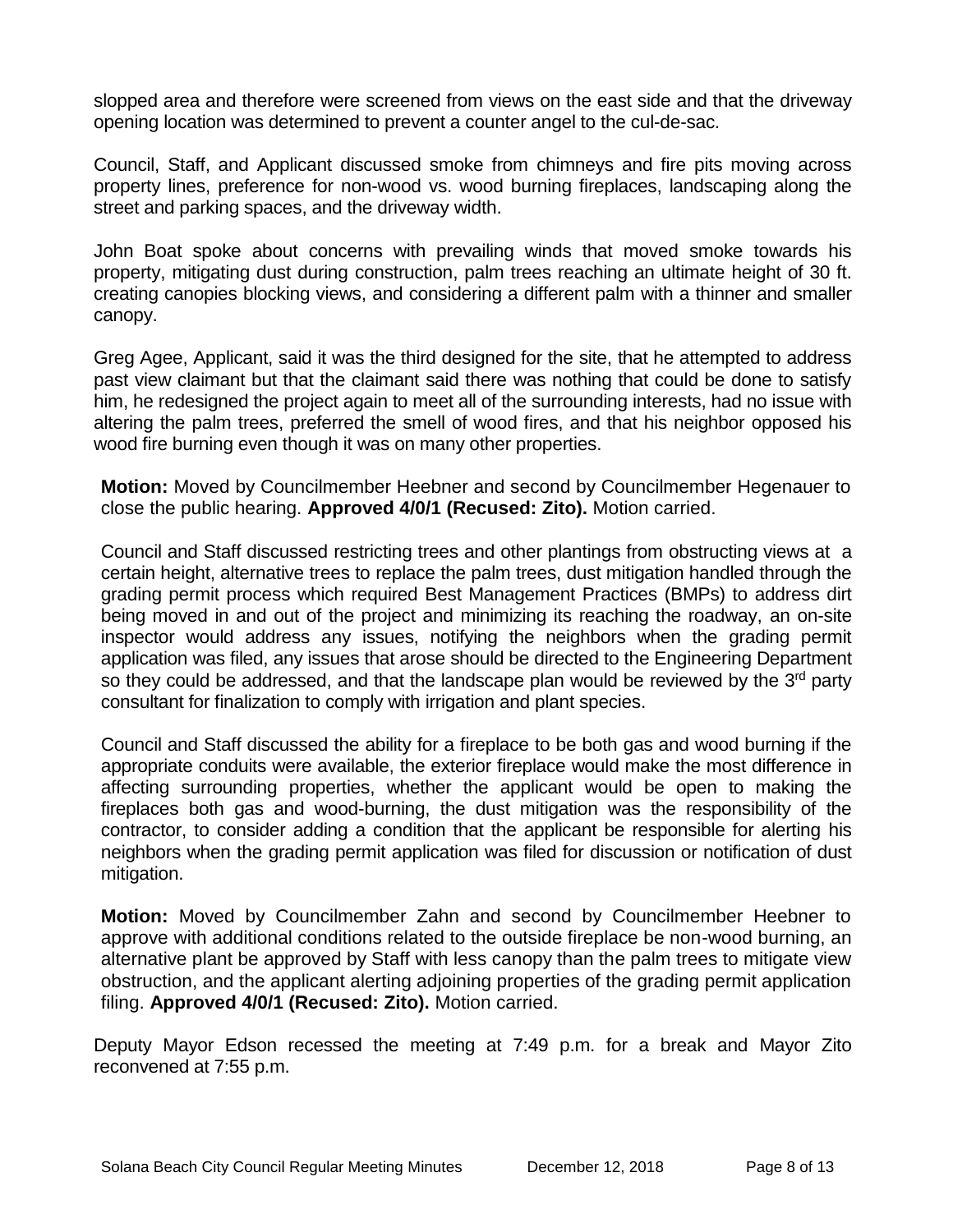**B.3. Public Hearing: Request for DRP to Construct a New, Single-Family Residence with an Attached Three-Car Garage and Perform Associated Site Improvements at 986 Avocado Place. (Case # 17-17-14 Applicants: Jonathan and Aviva Mark; APN: 298-381-08; Resolution No. 2018-151.** (File 0600-40)

The proposed project meets the minimum zoning requirements under the SBMC, may be found to be consistent with the General Plan, and may be found, as conditioned, to meet the discretionary findings required as discussed in this report to approve a DRP. Therefore, Staff recommends that the City Council:

- 1. Conduct the Public Hearing: Open the Public Hearing, Report Council Disclosures, Receive Public Testimony, and Close the Public Hearing.
- 2. Find the project exempt from the California Environmental Quality Act pursuant to Section 15303 of the State CEQA Guidelines; and
- 3. If the City Council makes the requisite findings and approves the project, adopt **Resolution 2018-151** conditionally approving a DRP to construct a new singlelevel, single-family residence with an attached three-car garage and perform associated site improvements on a vacant lot at 986 Avocado Place, Solana Beach.

[Item B.3. Report \(click here\)](https://solanabeach.govoffice3.com/vertical/Sites/%7B840804C2-F869-4904-9AE3-720581350CE7%7D/uploads/Item_B.3._Report_(click_here)_-_12-12-18.PDF)

[Item B.3. Updated Report #1](https://solanabeach.govoffice3.com/vertical/Sites/%7B840804C2-F869-4904-9AE3-720581350CE7%7D/uploads/B.3._Staff_Report_Update_1.pdf)

[Item B.3. Supplemental Docs \(Updated 12-12 at 5:30pm\)](https://solanabeach.govoffice3.com/vertical/Sites/%7B840804C2-F869-4904-9AE3-720581350CE7%7D/uploads/Item_B.3._Supplemental_Docs_(12-12_5pm).pdf)

*Posted Reports & Supplemental Docs contain records up to the cut off time, prior to the start of the meeting, for processing new submittals. The final official record containing handouts, PowerPoints, etc. can be obtained through a Records Request to the City Clerk's Office.*

Greg Wade, City Manager, introduced the item.

Katie Benson, Associate Planner, presented a PowerPoint (on file) and stated that updated plans were received today.

Mayor Zito opened the public hearing.

Council disclosures.

Council and Staff discussed that properties facing this street used different setbacks from those across the street because of the DG (decomposed granite) path in the right of way, the proposed house sets back from the edge of pavement and from the property line, the rest of the neighborhood had varying setbacks, and that the lot was different than other property due to the relationship of the side, front, and back yards on a corner or curved triangular lot.

Matt Peterson, Applicant representative, presented a PowerPoint (on file).

Mary Odgers spoke about living nearby, the applicants were friends, and her support for the project.

Matt Weaver spoke about support for the project, not knowing the applicants, his support for the prior proposed project as well, appreciated all the outreach efforts, and that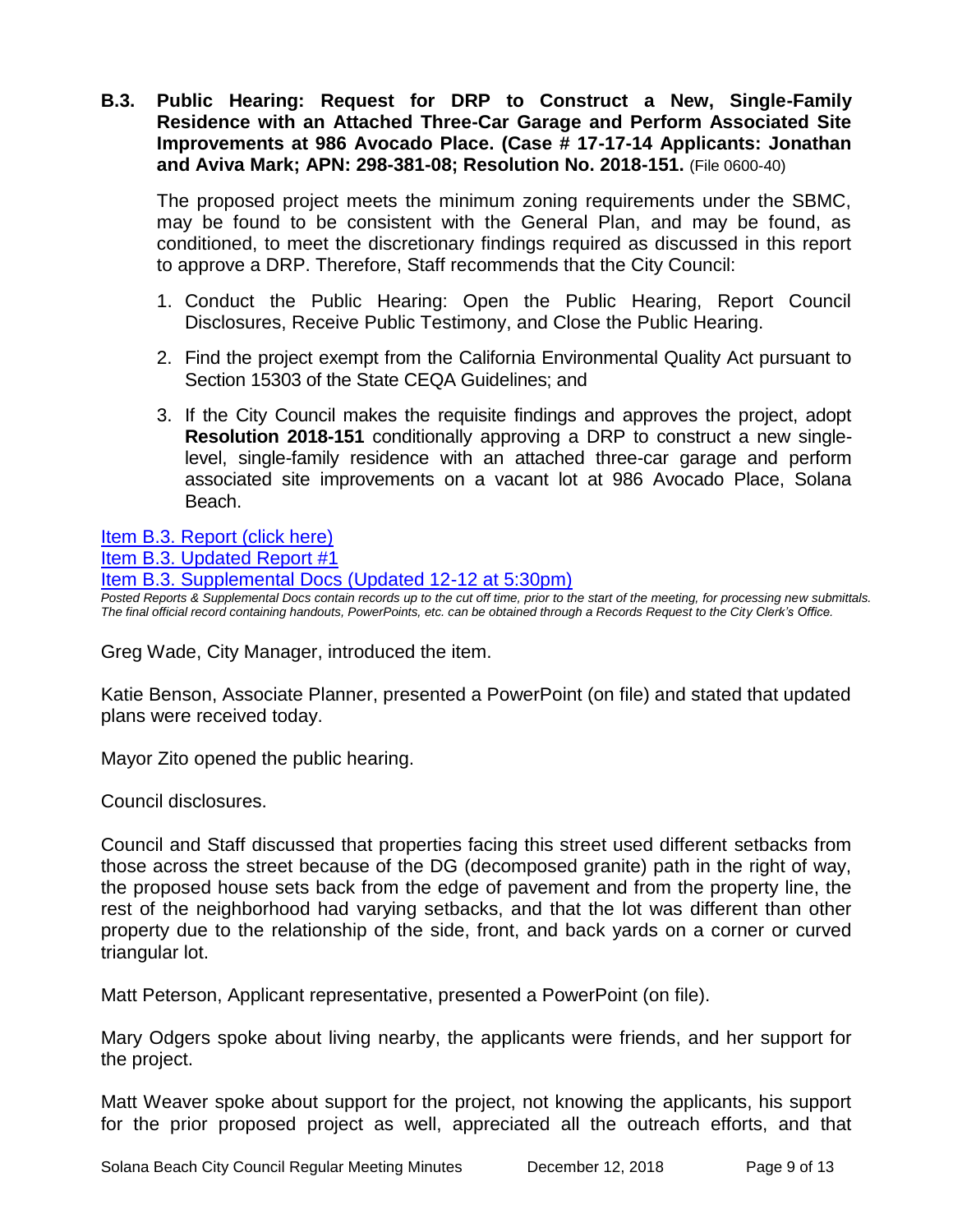neighbors Levine's and Power's said they could not attend but to communicate that they supported the project.

Suzanne Lurie said she was Johnathon Marks' sister, that the applicants had been visiting San Diego regularly since the 1980's, had been looking for a property and bought four years ago, and watched them go through painstaking efforts to accommodate the neighbors.

Brent Ringoot spoke about selling this property to the Marks, the applicants' extensive amount of community outreach including on-site gatherings to share their plans, and that the prior owner was supportive of the proposed project.

Andrew Carmen (time donated by Pierre Guittard and Diane Goldberger) spoke about living nearby as a neighbor of the property, some neighbors collecting a petition of 62 signatures of which most lived in the immediate area who had concerns about the proposal including the project being out of character with the area, it being larger than other structures in the area, the retaining wall height, the setbacks and requested clarification on where the front of the property was considered to be for the purpose of setbacks, the large amount of fill being used to make it as big a home as possible, all runoff water would come into his yard and that more hardscaping would create more runoff, the applicant's efforts in presenting plans to neighbors at separate meetings, wanting assurance that the water would be retained, the DG walkways were narrow to allow parking and walking, and limiting the driveways to 18 ft. as was done in Feather Acres.

Matt Peterson, Applicant (rebuttal) presented a new PowerPoint (on file) reviewing the varied sizes of homes in the area, and spoke about the eclectic mix of architecture in the area, having addressed the landscaping appropriately, the estate residential zoning, setback requirements being met to keep the project 20 ft. from the roadway, proposed fill was in compliance with regulations, the cut and fill was in compliance and was necessary to make it a usable lot, neighbors requested restoration of grade and the applicant restored it, the retaining walls were permitted and were not excessive and would be screened, the extensive landscaping and screening plan, the City engineer reviewing the plans and driveway widths, and everything being in compliance as a culmination of a three-year process.

Council, Staff, and Applicant representatives discussed that water management that would be improved, the highest retaining wall was 6 ft. exposed with landscaping to screen it, the City's code allowed a retaining wall up to a maximum of 16 ft., the plans presented today showed the retaining wall at 7.1 ft., the covered bar had no walls and was an open area, the grading needed to make the area usable, landscape plans showing vegetation completely surrounding the property, and the intention of vegetation to provide privacy to the property.

Doug Logan, Rancho Coastal Engineering, spoke about the existing pad, the various fills to even out the property, and the maximum fill being 10 ft., and that all drainage would go into a bio filtration basin with underground storage, which would discharge slowly at current or less than current discharge.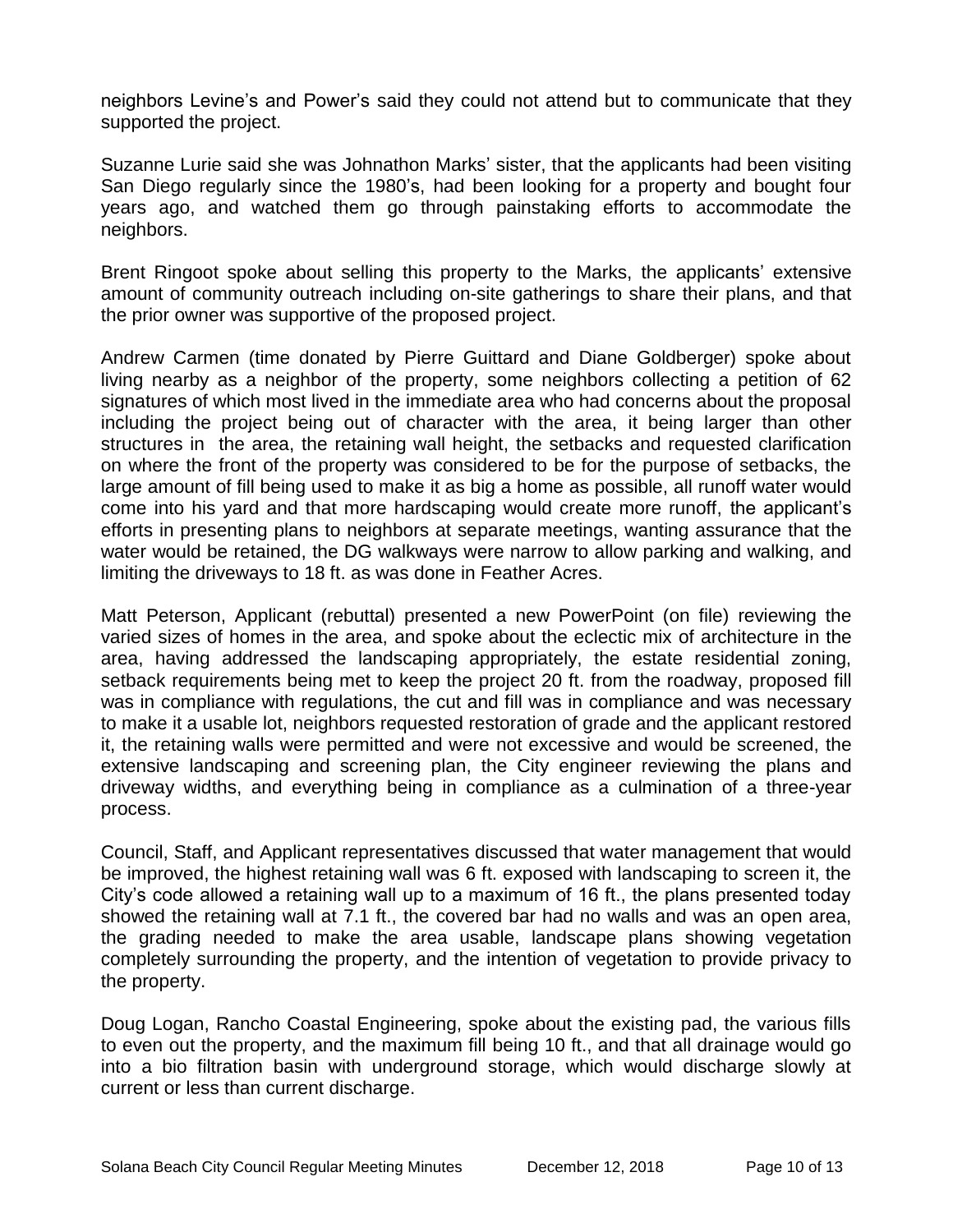Discussion continued regarding the analysis of the DG path in relation to the area's water flow, that a swale would be constructed nearby, and that the applicant was willing to reduce the driveway width to 18 ft.

**Motion:** Moved by Councilmember Heebner and second by Councilmember Edson to close the public hearing. **Approved 5/0.** Motion carried unanimously.

Council discussed that the project was large but the lot was very large as well, the Applicant and Staff had handled drainage, a small portion of the project was at the 10 ft. setback then 10 more ft. totaling 20 ft. between the house and pavement, retaining walls would be screened by vegetation to address the neighbor's concerns, the driveway cut, restrictions of height of vegetation on the side yard southwest of the driveway, that no trees on the site exceed 25 ft. at maturity, all shrubs not exceed fence heights as allowed in Solana Beach Municipal Code, with exception of the front yard abutting Avocado, the code restricted the street side yard fence height at  $3\frac{1}{2}$  ft. with a an additional 2 ft. open at 80%, the code requirement would limit screening of the retaining walls in the street side yard, the applicant had conducted a good amount of outreach to neighbors, and allowing some heights to keep in line with the topography of the lot.

Councilmember Edson stated that the property comparisons showed that this project would be the 2<sup>nd</sup> largest in the area and she was not comfortable with the size of the structure.

**Motion:** Moved by Councilmember Heebner and second by Councilmember Hegenauer to approve with additional conditions on maintaining construction vehicles on site, the vegetation be at a maximum height of 48" from existing grade on that upper Avocado yard side with exception of two Palo Verde trees, and 36" plus 2 ft. on lower Avocado from triangular point to the most southwest point of the driveway area, on the other side of driveway further southwest to follow the height of the retaining wall, no tress on site should exceed 25 ft. at maturity. **Approved 4/1 (Noes: Edson)** Motion carried.

**B.4. Public Hearing: Request for a DRP and SDP to a Construct a Replacement, Single-Family Residence and Perform Associated Site Improvements at 362 N. Sierra Avenue. (Case # 17-18-12 Applicant: Michael Drapkin; APN: 263-303-28; Resolution No. 2018-154.** (File 0600-40)

The proposed project meets the minimum zoning requirements under the SBMC, may be found to be consistent with the General Plan and may be found, as conditioned, to meet the discretionary findings required as discussed in this report to approve a DRP and administratively issue a SDP. Therefore, Staff recommends that the City Council:

- 1. Conduct the Public Hearing: Open the Public Hearing, Report Council Disclosures, Receive Public Testimony, and Close the Public Hearing.
- 2. Find the project exempt from the California Environmental Quality Act pursuant to Section 15303 of the State CEQA Guidelines; and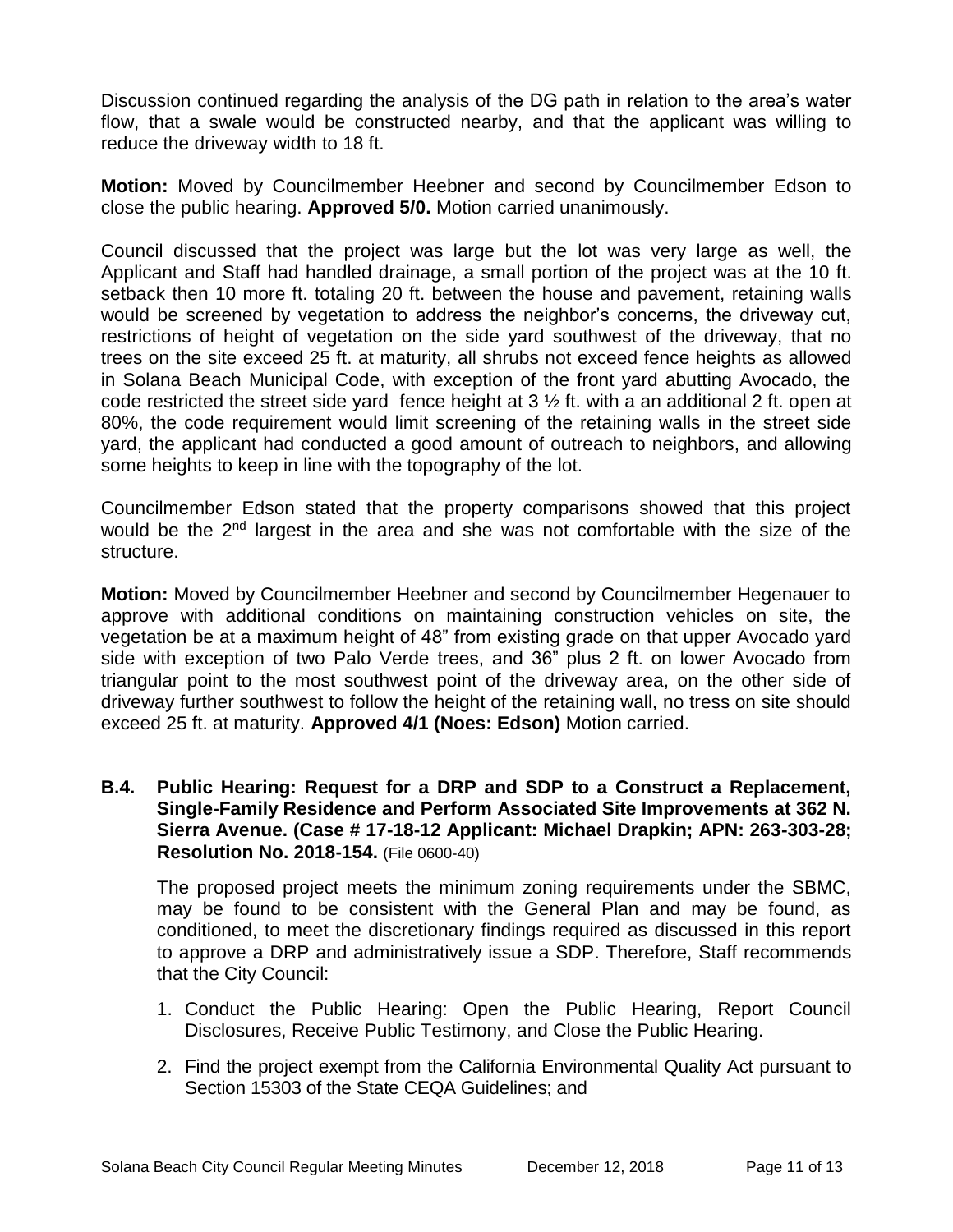3. If the City Council makes the requisite findings and approves the project, adopt **Resolution 2018-154** conditionally approving a DRP and an SDP to construct a replacement two-story, single-family residence with an attached garage and subterranean basement level, and perform associated site improvements 362 N. Sierra Avenue, Solana Beach.

#### [Item B.4. Report \(click here\)](https://solanabeach.govoffice3.com/vertical/Sites/%7B840804C2-F869-4904-9AE3-720581350CE7%7D/uploads/Item_B.4._Report_(click_here)_-_12-12-18.PDF)

*Posted Reports & Supplemental Docs contain records up to the cut off time, prior to the start of the meeting, for processing new submittals. The final official record containing handouts, PowerPoints, etc. can be obtained through a Records Request to the City Clerk's Office.*

Councilmember Heebner recused herself from the item due to a conflict of the proximity of her property within the project area.

Greg Wade, City Manager, introduced the item.

Regina Ochoa, Assistant Planner, presented a PowerPoint (on file).

Michael Drapkin, applicant, spoke about engaging the neighbors and working with Staff.

Christian Rice, project architect, spoke about the garage door being 8 ft. wide by 8 ft. tall, which was a standard width for a single care garage, the tandem garage was a foot wider at 10 ft. than the required zoning ordinance standard of 9 ft., and that their plan was to use the garage.

Council and Applicant discussed that the intention was not to use additional area within the home as a separate accessory dwelling unit, that the City would want to know about it if they did decide to so that it could counted towards the City's required affordable housing units, the layout made sense to use the tandem parking for cars, and that the proposal was a good use of the space.

**Motion:** Moved by Councilmember Zahn and second by Councilmember Edson to close the public hearing. **Approved 4/0/1 (Recused: Heebner).** Motion carried.

**Motion:** Moved by Councilmember Zahn and second by Councilmember Edson to approve clarifying language that the garage and parking space would be used for parking. **Approved 4/0/1 (Recused: Heebner).** Motion carried.

#### **A.3. Quarterly Investment Report.** (File 0350-44)

Recommendation: That the City Council

1. Accepts and Files the Cash and Investment Report for the quarter ended September 30, 2018.

[Item A.3. Report \(click here\)](https://solanabeach.govoffice3.com/vertical/Sites/%7B840804C2-F869-4904-9AE3-720581350CE7%7D/uploads/Item_A.3._Report_(click_here)_-_12-12-18.PDF) 

*Posted Reports & Supplemental Docs contain records up to the cut off time, prior to the start of the meeting, for processing new submittals. The final official record containing handouts, PowerPoints, etc. can be obtained through a Records Request to the City Clerk's Office.*

This item was pulled this item from the Consent Calendar by Councilmember Zahn for discussion.